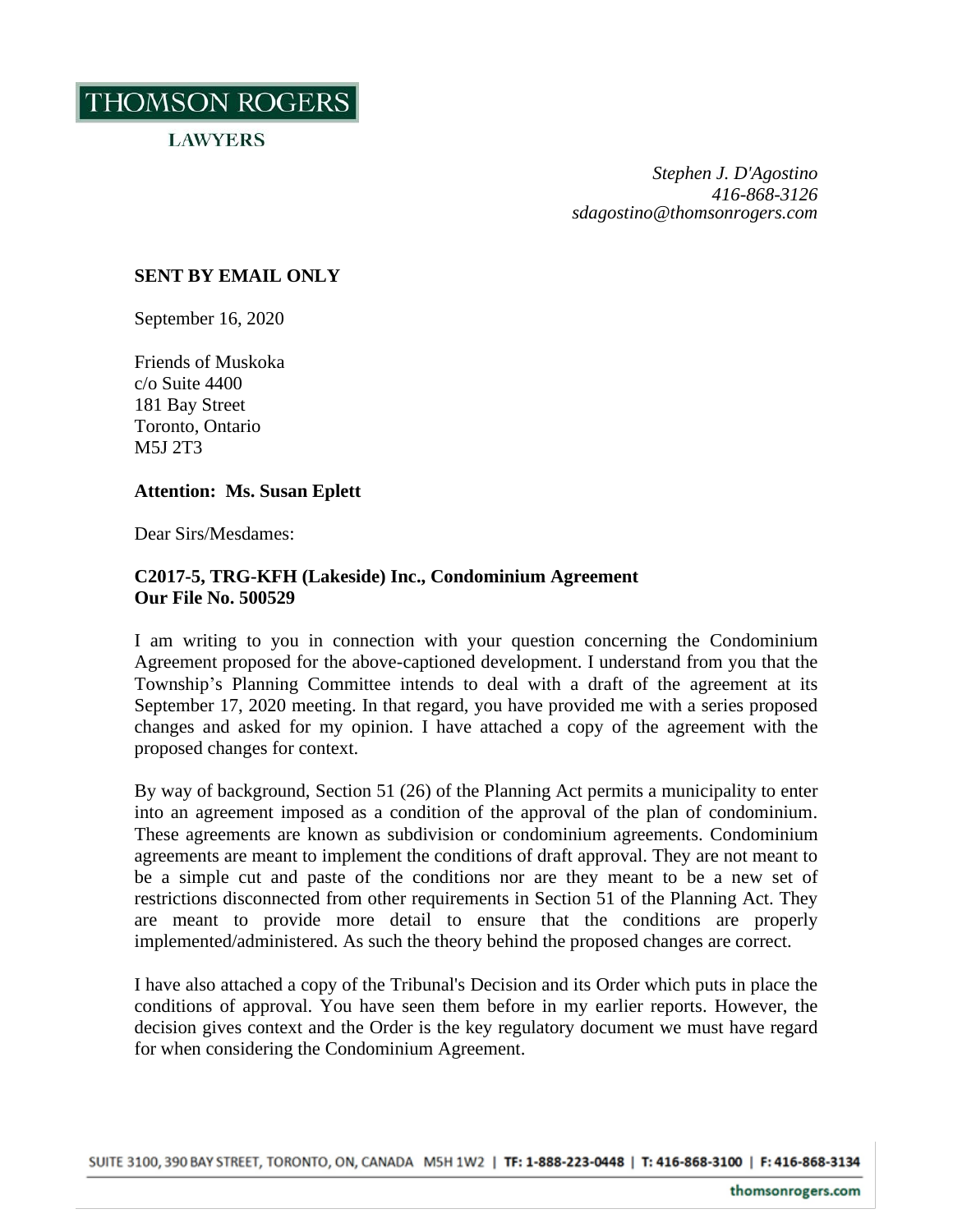

The most important contextual element from the Decision is paragraph 53 which reads:

"While the Tribunal understands that the Township may be of a different view regarding the provision of resort accommodation, it would be wholly inappropriate to attempt, at the condominium stage of a development application, to attach or impose new land use controls [for example with regard to the number of weeks to be made available for the mandatory rental pool] that should have been addressed in the MOP, or the GOP."

The last paragraph in section 11 of the approved conditions of approval approved by the Order reads:

"The Township of Muskoka Lakes shall not be permitted to impose requirements with respect to the mandatory rental program requirement and/or owner occupancy or any requirements that are more restrictive than set out here within."

Looking at the Tribunal's Decision and Order and these passages in particular, it is clear that there is no restriction on the ordinary expectation that a Condominium Agreement is meant to implement and administer the conditions of approval. With that in mind I agree that the proposed changes to the condominium agreement can be made respecting the Tribunal's constraints set out earlier in this letter. These changes represent details required to facilitate the implementation and or administration of the conditions. They are not new land use controls.

I would be happy to answer any questions you may have with respect to the foregoing.

Yours very truly,

 $\bigotimes_{\sim}$ 

Stephen J. D'Agostino